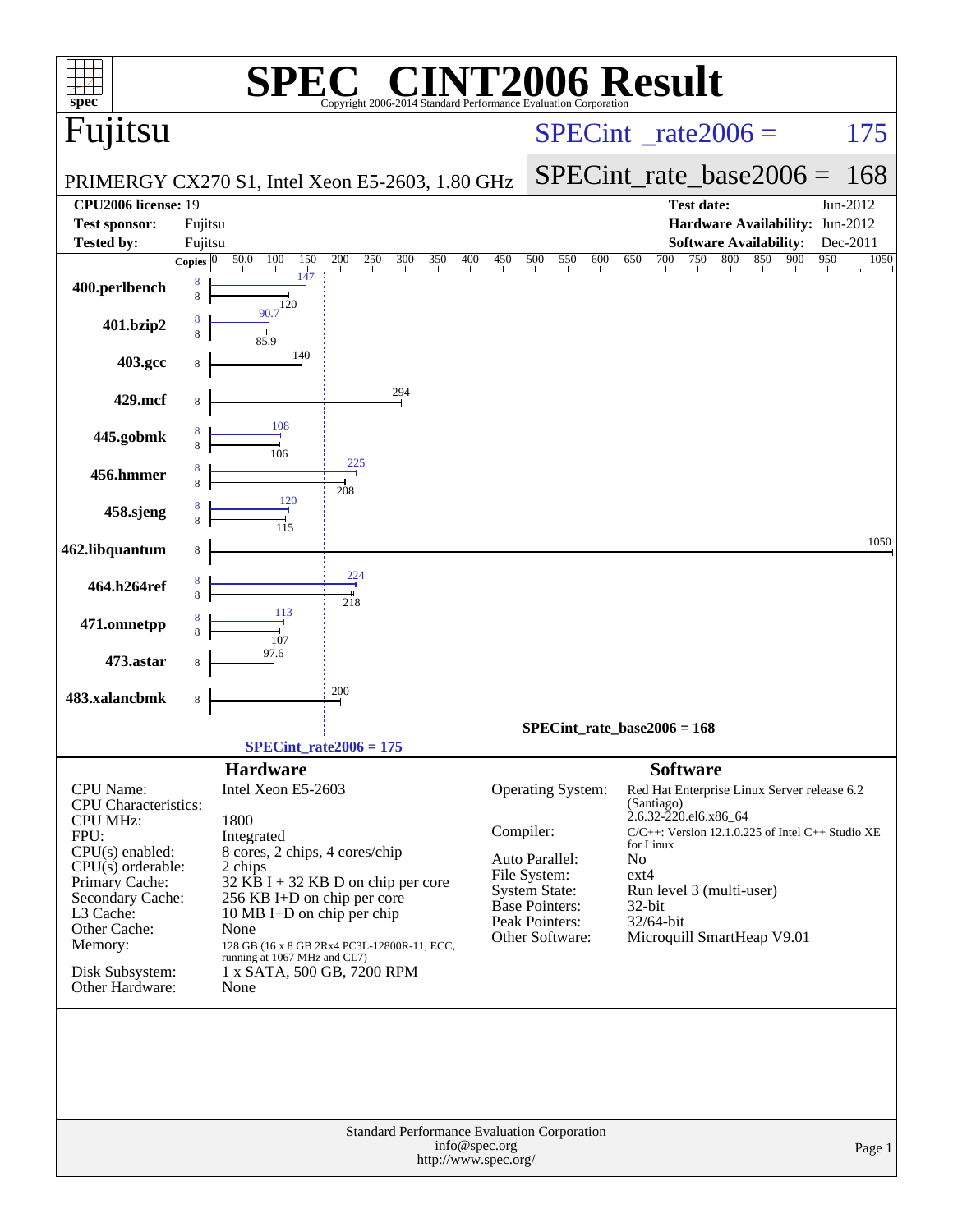

# **[SPEC CINT2006 Result](http://www.spec.org/auto/cpu2006/Docs/result-fields.html#SPECCINT2006Result)**

#### Fujitsu

#### SPECint rate $2006 = 175$

PRIMERGY CX270 S1, Intel Xeon E5-2603, 1.80 GHz

[SPECint\\_rate\\_base2006 =](http://www.spec.org/auto/cpu2006/Docs/result-fields.html#SPECintratebase2006) 168

**[CPU2006 license:](http://www.spec.org/auto/cpu2006/Docs/result-fields.html#CPU2006license)** 19 **[Test date:](http://www.spec.org/auto/cpu2006/Docs/result-fields.html#Testdate)** Jun-2012

**[Test sponsor:](http://www.spec.org/auto/cpu2006/Docs/result-fields.html#Testsponsor)** Fujitsu **[Hardware Availability:](http://www.spec.org/auto/cpu2006/Docs/result-fields.html#HardwareAvailability)** Jun-2012 **[Tested by:](http://www.spec.org/auto/cpu2006/Docs/result-fields.html#Testedby)** Fujitsu **[Software Availability:](http://www.spec.org/auto/cpu2006/Docs/result-fields.html#SoftwareAvailability)** Dec-2011

#### **[Results Table](http://www.spec.org/auto/cpu2006/Docs/result-fields.html#ResultsTable)**

|                                                                                                          | <b>Base</b>   |                |       |                |       |                |       | <b>Peak</b>   |                |              |                |              |                |              |
|----------------------------------------------------------------------------------------------------------|---------------|----------------|-------|----------------|-------|----------------|-------|---------------|----------------|--------------|----------------|--------------|----------------|--------------|
| <b>Benchmark</b>                                                                                         | <b>Copies</b> | <b>Seconds</b> | Ratio | <b>Seconds</b> | Ratio | <b>Seconds</b> | Ratio | <b>Copies</b> | <b>Seconds</b> | <b>Ratio</b> | <b>Seconds</b> | <b>Ratio</b> | <b>Seconds</b> | <b>Ratio</b> |
| 400.perlbench                                                                                            | 8             | 652            | 120   | 651            | 120   | 652            | 120   | 8             | 532            | 147          | 531            | 147          | 531            | 147          |
| 401.bzip2                                                                                                | 8             | 897            | 86.0  | 898            | 85.9  | 899            | 85.9  |               | 851            | 90.7         | 851            | 90.7         | 851            | 90.7         |
| $403.\mathrm{gcc}$                                                                                       | 8             | 459            | 140   | 460            | 140   | 460            | 140   | 8             | 459            | 140          | 460            | 140          | 460            | 140          |
| $429$ .mcf                                                                                               | 8             | 248            | 294   | 248            | 294   | 248            | 294   | 8             | 248            | 294          | 248            | 294          | 248            | 294          |
| $445$ .gobm $k$                                                                                          | 8             | 793            | 106   | 791            | 106   | 791            | 106   | 8             | 776            | 108          | 776            | 108          | 776            | 108          |
| 456.hmmer                                                                                                | 8             | 358            | 208   | 359            | 208   | 361            | 207   | 8             | 332            | 225          | 332            | 225          | 332            | 225          |
| $458$ .sjeng                                                                                             | 8             | 843            | 115   | 843            | 115   | 843            | 115   | 8             | 806            | 120          | 806            | 120          | 806            | 120          |
| 462.libquantum                                                                                           | 8             | 158            | 1050  | 158            | 1050  | 158            | 1050  | 8             | 158            | 1050         | 158            | 1050         | 158            | 1050         |
| 464.h264ref                                                                                              | 8             | 818            | 216   | 814            | 218   | 804            | 220   | 8             | 785            | 225          | 791            | 224          | 794            | 223          |
| 471.omnetpp                                                                                              | 8             | 467            | 107   | 467            | 107   | 467            | 107   | 8             | 443            | <b>113</b>   | 442            | 113          | 443            | 113          |
| 473.astar                                                                                                | 8             | 575            | 97.6  | 575            | 97.7  | 576            | 97.4  | 8             | 575            | 97.6         | 575            | 97.7         | 576            | 97.4         |
| 483.xalancbmk                                                                                            | $\mathbf{8}$  | 276            | 200   | 276            | 200   | 276            | 200   | 8             | 276            | 200          | 276            | 200          | 276            | 200          |
| Results appear in the order in which they were run. Bold underlined text indicates a median measurement. |               |                |       |                |       |                |       |               |                |              |                |              |                |              |

#### **[Submit Notes](http://www.spec.org/auto/cpu2006/Docs/result-fields.html#SubmitNotes)**

 The numactl mechanism was used to bind copies to processors. The config file option 'submit' was used to generate numactl commands to bind each copy to a specific processor. For details, please see the config file.

#### **[Operating System Notes](http://www.spec.org/auto/cpu2006/Docs/result-fields.html#OperatingSystemNotes)**

 Stack size set to unlimited using "ulimit -s unlimited" Transparent Huge Pages enabled with: echo always > /sys/kernel/mm/redhat\_transparent\_hugepage/enabled runspec command invoked through numactl i.e.: numactl --interleave=all runspec <etc>

#### **[General Notes](http://www.spec.org/auto/cpu2006/Docs/result-fields.html#GeneralNotes)**

Environment variables set by runspec before the start of the run: LD\_LIBRARY\_PATH = "/SPECcpu2006/libs/32:/SPECcpu2006/libs/64"

 Binaries compiled on a system with 1x Core i7-860 CPU + 8GB memory using RHEL5.5 This result was measured on the PRIMERGY CX250 S1. The PRIMERGY CX250 S1 and the PRIMERGY CX270 S1 are electronically equivalent. For information about Fujitsu please visit: <http://www.fujitsu.com>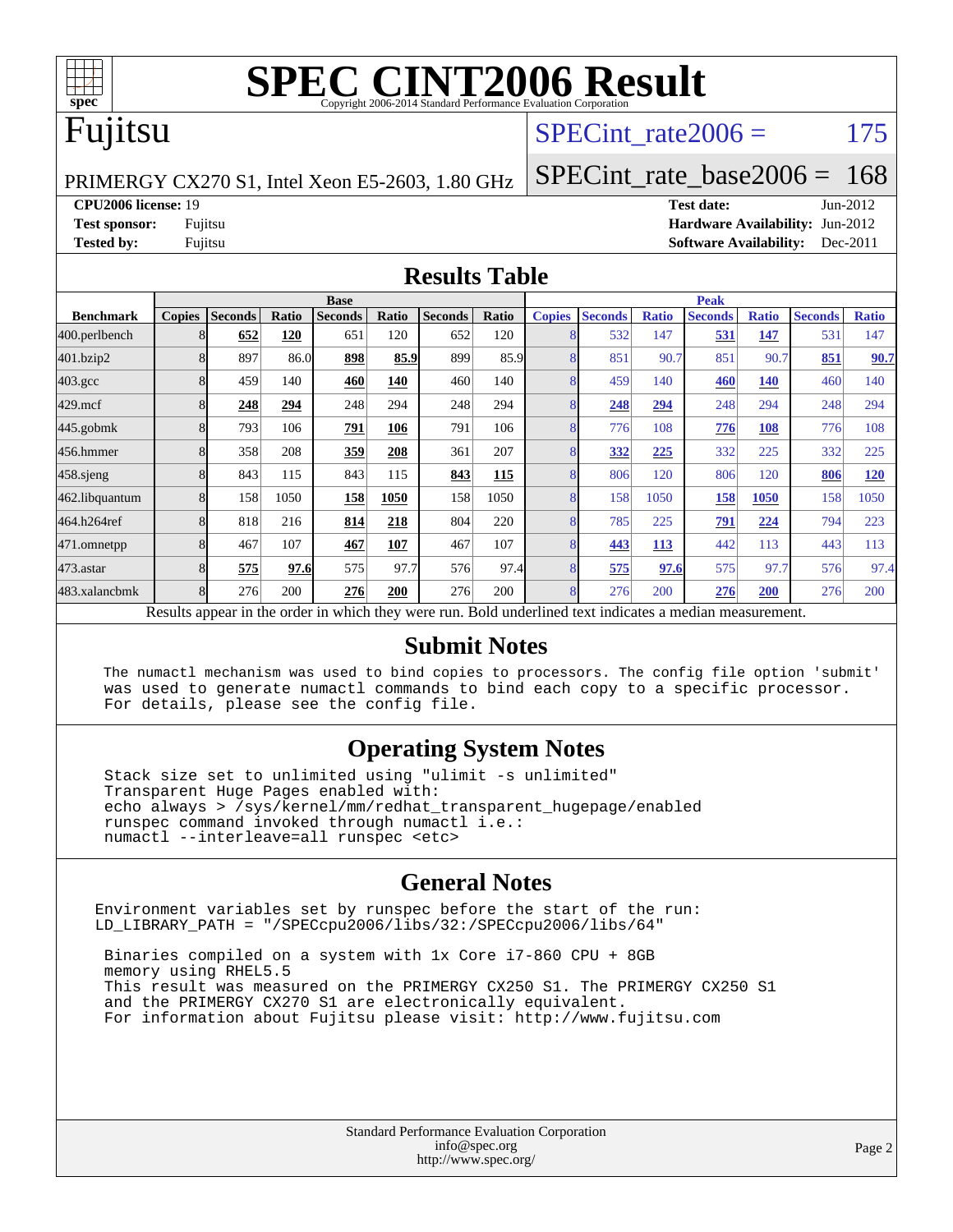

# **[SPEC CINT2006 Result](http://www.spec.org/auto/cpu2006/Docs/result-fields.html#SPECCINT2006Result)**

# Fujitsu

SPECint rate $2006 = 175$ 

PRIMERGY CX270 S1, Intel Xeon E5-2603, 1.80 GHz

#### **[CPU2006 license:](http://www.spec.org/auto/cpu2006/Docs/result-fields.html#CPU2006license)** 19 **[Test date:](http://www.spec.org/auto/cpu2006/Docs/result-fields.html#Testdate)** Jun-2012

[SPECint\\_rate\\_base2006 =](http://www.spec.org/auto/cpu2006/Docs/result-fields.html#SPECintratebase2006) 168

**[Test sponsor:](http://www.spec.org/auto/cpu2006/Docs/result-fields.html#Testsponsor)** Fujitsu **[Hardware Availability:](http://www.spec.org/auto/cpu2006/Docs/result-fields.html#HardwareAvailability)** Jun-2012 **[Tested by:](http://www.spec.org/auto/cpu2006/Docs/result-fields.html#Testedby)** Fujitsu **Fugital Example 2011 [Software Availability:](http://www.spec.org/auto/cpu2006/Docs/result-fields.html#SoftwareAvailability)** Dec-2011

#### **[Base Compiler Invocation](http://www.spec.org/auto/cpu2006/Docs/result-fields.html#BaseCompilerInvocation)**

[C benchmarks](http://www.spec.org/auto/cpu2006/Docs/result-fields.html#Cbenchmarks):  $\text{icc}$   $-\text{m32}$ 

[C++ benchmarks:](http://www.spec.org/auto/cpu2006/Docs/result-fields.html#CXXbenchmarks) [icpc -m32](http://www.spec.org/cpu2006/results/res2012q3/cpu2006-20120620-23142.flags.html#user_CXXbase_intel_icpc_4e5a5ef1a53fd332b3c49e69c3330699)

#### **[Base Portability Flags](http://www.spec.org/auto/cpu2006/Docs/result-fields.html#BasePortabilityFlags)**

 400.perlbench: [-DSPEC\\_CPU\\_LINUX\\_IA32](http://www.spec.org/cpu2006/results/res2012q3/cpu2006-20120620-23142.flags.html#b400.perlbench_baseCPORTABILITY_DSPEC_CPU_LINUX_IA32) 462.libquantum: [-DSPEC\\_CPU\\_LINUX](http://www.spec.org/cpu2006/results/res2012q3/cpu2006-20120620-23142.flags.html#b462.libquantum_baseCPORTABILITY_DSPEC_CPU_LINUX) 483.xalancbmk: [-DSPEC\\_CPU\\_LINUX](http://www.spec.org/cpu2006/results/res2012q3/cpu2006-20120620-23142.flags.html#b483.xalancbmk_baseCXXPORTABILITY_DSPEC_CPU_LINUX)

#### **[Base Optimization Flags](http://www.spec.org/auto/cpu2006/Docs/result-fields.html#BaseOptimizationFlags)**

[C benchmarks](http://www.spec.org/auto/cpu2006/Docs/result-fields.html#Cbenchmarks):

[-xSSE4.2](http://www.spec.org/cpu2006/results/res2012q3/cpu2006-20120620-23142.flags.html#user_CCbase_f-xSSE42_f91528193cf0b216347adb8b939d4107) [-ipo](http://www.spec.org/cpu2006/results/res2012q3/cpu2006-20120620-23142.flags.html#user_CCbase_f-ipo) [-O3](http://www.spec.org/cpu2006/results/res2012q3/cpu2006-20120620-23142.flags.html#user_CCbase_f-O3) [-no-prec-div](http://www.spec.org/cpu2006/results/res2012q3/cpu2006-20120620-23142.flags.html#user_CCbase_f-no-prec-div) [-opt-prefetch](http://www.spec.org/cpu2006/results/res2012q3/cpu2006-20120620-23142.flags.html#user_CCbase_f-opt-prefetch) [-opt-mem-layout-trans=3](http://www.spec.org/cpu2006/results/res2012q3/cpu2006-20120620-23142.flags.html#user_CCbase_f-opt-mem-layout-trans_a7b82ad4bd7abf52556d4961a2ae94d5)

[C++ benchmarks:](http://www.spec.org/auto/cpu2006/Docs/result-fields.html#CXXbenchmarks)

[-xSSE4.2](http://www.spec.org/cpu2006/results/res2012q3/cpu2006-20120620-23142.flags.html#user_CXXbase_f-xSSE42_f91528193cf0b216347adb8b939d4107) [-ipo](http://www.spec.org/cpu2006/results/res2012q3/cpu2006-20120620-23142.flags.html#user_CXXbase_f-ipo) [-O3](http://www.spec.org/cpu2006/results/res2012q3/cpu2006-20120620-23142.flags.html#user_CXXbase_f-O3) [-no-prec-div](http://www.spec.org/cpu2006/results/res2012q3/cpu2006-20120620-23142.flags.html#user_CXXbase_f-no-prec-div) [-opt-prefetch](http://www.spec.org/cpu2006/results/res2012q3/cpu2006-20120620-23142.flags.html#user_CXXbase_f-opt-prefetch) [-opt-mem-layout-trans=3](http://www.spec.org/cpu2006/results/res2012q3/cpu2006-20120620-23142.flags.html#user_CXXbase_f-opt-mem-layout-trans_a7b82ad4bd7abf52556d4961a2ae94d5) [-Wl,-z,muldefs](http://www.spec.org/cpu2006/results/res2012q3/cpu2006-20120620-23142.flags.html#user_CXXbase_link_force_multiple1_74079c344b956b9658436fd1b6dd3a8a) [-L/smartheap -lsmartheap](http://www.spec.org/cpu2006/results/res2012q3/cpu2006-20120620-23142.flags.html#user_CXXbase_SmartHeap_7c9e394a5779e1a7fec7c221e123830c)

#### **[Base Other Flags](http://www.spec.org/auto/cpu2006/Docs/result-fields.html#BaseOtherFlags)**

[C benchmarks](http://www.spec.org/auto/cpu2006/Docs/result-fields.html#Cbenchmarks):

403.gcc: [-Dalloca=\\_alloca](http://www.spec.org/cpu2006/results/res2012q3/cpu2006-20120620-23142.flags.html#b403.gcc_baseEXTRA_CFLAGS_Dalloca_be3056838c12de2578596ca5467af7f3)

#### **[Peak Compiler Invocation](http://www.spec.org/auto/cpu2006/Docs/result-fields.html#PeakCompilerInvocation)**

[C benchmarks \(except as noted below\)](http://www.spec.org/auto/cpu2006/Docs/result-fields.html#Cbenchmarksexceptasnotedbelow): [icc -m32](http://www.spec.org/cpu2006/results/res2012q3/cpu2006-20120620-23142.flags.html#user_CCpeak_intel_icc_5ff4a39e364c98233615fdd38438c6f2) 400.perlbench: [icc -m64](http://www.spec.org/cpu2006/results/res2012q3/cpu2006-20120620-23142.flags.html#user_peakCCLD400_perlbench_intel_icc_64bit_bda6cc9af1fdbb0edc3795bac97ada53) 401.bzip2: [icc -m64](http://www.spec.org/cpu2006/results/res2012q3/cpu2006-20120620-23142.flags.html#user_peakCCLD401_bzip2_intel_icc_64bit_bda6cc9af1fdbb0edc3795bac97ada53)

456.hmmer: [icc -m64](http://www.spec.org/cpu2006/results/res2012q3/cpu2006-20120620-23142.flags.html#user_peakCCLD456_hmmer_intel_icc_64bit_bda6cc9af1fdbb0edc3795bac97ada53)

458.sjeng: [icc -m64](http://www.spec.org/cpu2006/results/res2012q3/cpu2006-20120620-23142.flags.html#user_peakCCLD458_sjeng_intel_icc_64bit_bda6cc9af1fdbb0edc3795bac97ada53)

```
C++ benchmarks: 
icpc -m32
```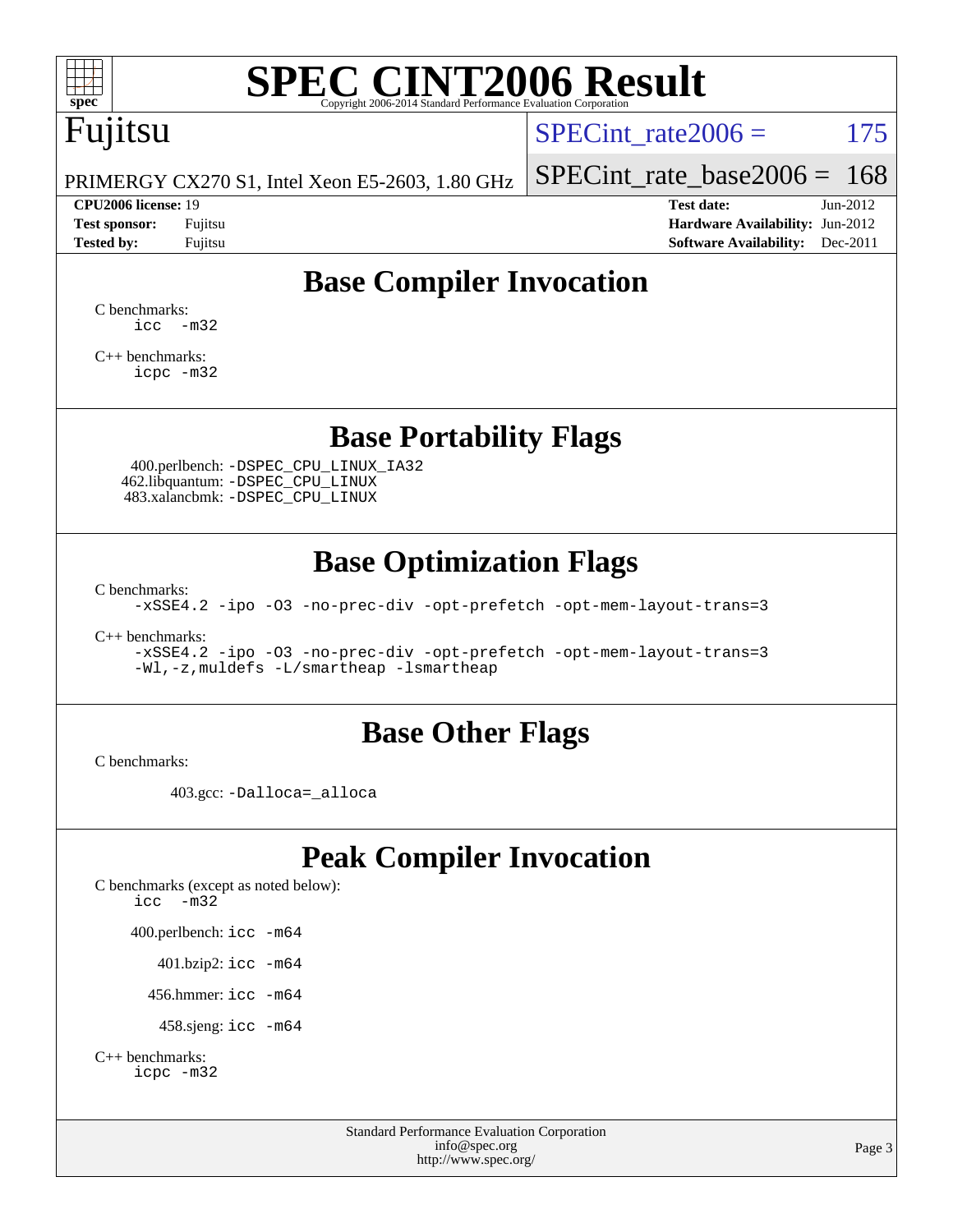

#### **[SPEC CINT2006 Result](http://www.spec.org/auto/cpu2006/Docs/result-fields.html#SPECCINT2006Result)** Copyright 2006-2014 Standard Performance Evaluation C

## Fujitsu

SPECint rate $2006 = 175$ 

PRIMERGY CX270 S1, Intel Xeon E5-2603, 1.80 GHz

**[CPU2006 license:](http://www.spec.org/auto/cpu2006/Docs/result-fields.html#CPU2006license)** 19 **[Test date:](http://www.spec.org/auto/cpu2006/Docs/result-fields.html#Testdate)** Jun-2012

SPECint rate base  $2006 = 168$ 

**[Test sponsor:](http://www.spec.org/auto/cpu2006/Docs/result-fields.html#Testsponsor)** Fujitsu **[Hardware Availability:](http://www.spec.org/auto/cpu2006/Docs/result-fields.html#HardwareAvailability)** Jun-2012 **[Tested by:](http://www.spec.org/auto/cpu2006/Docs/result-fields.html#Testedby)** Fujitsu **Fugital Example 2011 [Software Availability:](http://www.spec.org/auto/cpu2006/Docs/result-fields.html#SoftwareAvailability)** Dec-2011

#### **[Peak Portability Flags](http://www.spec.org/auto/cpu2006/Docs/result-fields.html#PeakPortabilityFlags)**

 400.perlbench: [-DSPEC\\_CPU\\_LP64](http://www.spec.org/cpu2006/results/res2012q3/cpu2006-20120620-23142.flags.html#b400.perlbench_peakCPORTABILITY_DSPEC_CPU_LP64) [-DSPEC\\_CPU\\_LINUX\\_X64](http://www.spec.org/cpu2006/results/res2012q3/cpu2006-20120620-23142.flags.html#b400.perlbench_peakCPORTABILITY_DSPEC_CPU_LINUX_X64) 401.bzip2: [-DSPEC\\_CPU\\_LP64](http://www.spec.org/cpu2006/results/res2012q3/cpu2006-20120620-23142.flags.html#suite_peakCPORTABILITY401_bzip2_DSPEC_CPU_LP64) 456.hmmer: [-DSPEC\\_CPU\\_LP64](http://www.spec.org/cpu2006/results/res2012q3/cpu2006-20120620-23142.flags.html#suite_peakCPORTABILITY456_hmmer_DSPEC_CPU_LP64) 458.sjeng: [-DSPEC\\_CPU\\_LP64](http://www.spec.org/cpu2006/results/res2012q3/cpu2006-20120620-23142.flags.html#suite_peakCPORTABILITY458_sjeng_DSPEC_CPU_LP64) 462.libquantum: [-DSPEC\\_CPU\\_LINUX](http://www.spec.org/cpu2006/results/res2012q3/cpu2006-20120620-23142.flags.html#b462.libquantum_peakCPORTABILITY_DSPEC_CPU_LINUX) 483.xalancbmk: [-DSPEC\\_CPU\\_LINUX](http://www.spec.org/cpu2006/results/res2012q3/cpu2006-20120620-23142.flags.html#b483.xalancbmk_peakCXXPORTABILITY_DSPEC_CPU_LINUX)

### **[Peak Optimization Flags](http://www.spec.org/auto/cpu2006/Docs/result-fields.html#PeakOptimizationFlags)**

[C benchmarks](http://www.spec.org/auto/cpu2006/Docs/result-fields.html#Cbenchmarks):

 400.perlbench: [-xSSE4.2](http://www.spec.org/cpu2006/results/res2012q3/cpu2006-20120620-23142.flags.html#user_peakPASS2_CFLAGSPASS2_LDCFLAGS400_perlbench_f-xSSE42_f91528193cf0b216347adb8b939d4107)(pass 2) [-prof-gen](http://www.spec.org/cpu2006/results/res2012q3/cpu2006-20120620-23142.flags.html#user_peakPASS1_CFLAGSPASS1_LDCFLAGS400_perlbench_prof_gen_e43856698f6ca7b7e442dfd80e94a8fc)(pass 1) [-ipo](http://www.spec.org/cpu2006/results/res2012q3/cpu2006-20120620-23142.flags.html#user_peakPASS2_CFLAGSPASS2_LDCFLAGS400_perlbench_f-ipo)(pass 2) [-O3](http://www.spec.org/cpu2006/results/res2012q3/cpu2006-20120620-23142.flags.html#user_peakPASS2_CFLAGSPASS2_LDCFLAGS400_perlbench_f-O3)(pass 2) [-no-prec-div](http://www.spec.org/cpu2006/results/res2012q3/cpu2006-20120620-23142.flags.html#user_peakPASS2_CFLAGSPASS2_LDCFLAGS400_perlbench_f-no-prec-div)(pass 2) [-prof-use](http://www.spec.org/cpu2006/results/res2012q3/cpu2006-20120620-23142.flags.html#user_peakPASS2_CFLAGSPASS2_LDCFLAGS400_perlbench_prof_use_bccf7792157ff70d64e32fe3e1250b55)(pass 2) [-auto-ilp32](http://www.spec.org/cpu2006/results/res2012q3/cpu2006-20120620-23142.flags.html#user_peakCOPTIMIZE400_perlbench_f-auto-ilp32)  $401.bzip2: -xSSE4.2(pass 2) -prof-qen(pass 1) -ipo(pass 2)$  $401.bzip2: -xSSE4.2(pass 2) -prof-qen(pass 1) -ipo(pass 2)$  $401.bzip2: -xSSE4.2(pass 2) -prof-qen(pass 1) -ipo(pass 2)$  $401.bzip2: -xSSE4.2(pass 2) -prof-qen(pass 1) -ipo(pass 2)$  $401.bzip2: -xSSE4.2(pass 2) -prof-qen(pass 1) -ipo(pass 2)$ [-O3](http://www.spec.org/cpu2006/results/res2012q3/cpu2006-20120620-23142.flags.html#user_peakPASS2_CFLAGSPASS2_LDCFLAGS401_bzip2_f-O3)(pass 2) [-no-prec-div](http://www.spec.org/cpu2006/results/res2012q3/cpu2006-20120620-23142.flags.html#user_peakPASS2_CFLAGSPASS2_LDCFLAGS401_bzip2_f-no-prec-div)(pass 2) [-prof-use](http://www.spec.org/cpu2006/results/res2012q3/cpu2006-20120620-23142.flags.html#user_peakPASS2_CFLAGSPASS2_LDCFLAGS401_bzip2_prof_use_bccf7792157ff70d64e32fe3e1250b55)(pass 2) [-opt-prefetch](http://www.spec.org/cpu2006/results/res2012q3/cpu2006-20120620-23142.flags.html#user_peakCOPTIMIZE401_bzip2_f-opt-prefetch) [-auto-ilp32](http://www.spec.org/cpu2006/results/res2012q3/cpu2006-20120620-23142.flags.html#user_peakCOPTIMIZE401_bzip2_f-auto-ilp32) [-ansi-alias](http://www.spec.org/cpu2006/results/res2012q3/cpu2006-20120620-23142.flags.html#user_peakCOPTIMIZE401_bzip2_f-ansi-alias)  $403.\text{sec: basepeak}$  = yes 429.mcf: basepeak = yes 445.gobmk: [-xSSE4.2](http://www.spec.org/cpu2006/results/res2012q3/cpu2006-20120620-23142.flags.html#user_peakPASS2_CFLAGSPASS2_LDCFLAGS445_gobmk_f-xSSE42_f91528193cf0b216347adb8b939d4107)(pass 2) [-prof-gen](http://www.spec.org/cpu2006/results/res2012q3/cpu2006-20120620-23142.flags.html#user_peakPASS1_CFLAGSPASS1_LDCFLAGS445_gobmk_prof_gen_e43856698f6ca7b7e442dfd80e94a8fc)(pass 1) [-prof-use](http://www.spec.org/cpu2006/results/res2012q3/cpu2006-20120620-23142.flags.html#user_peakPASS2_CFLAGSPASS2_LDCFLAGS445_gobmk_prof_use_bccf7792157ff70d64e32fe3e1250b55)(pass 2) [-ansi-alias](http://www.spec.org/cpu2006/results/res2012q3/cpu2006-20120620-23142.flags.html#user_peakCOPTIMIZE445_gobmk_f-ansi-alias) [-opt-mem-layout-trans=3](http://www.spec.org/cpu2006/results/res2012q3/cpu2006-20120620-23142.flags.html#user_peakCOPTIMIZE445_gobmk_f-opt-mem-layout-trans_a7b82ad4bd7abf52556d4961a2ae94d5) 456.hmmer: [-xSSE4.2](http://www.spec.org/cpu2006/results/res2012q3/cpu2006-20120620-23142.flags.html#user_peakCOPTIMIZE456_hmmer_f-xSSE42_f91528193cf0b216347adb8b939d4107) [-ipo](http://www.spec.org/cpu2006/results/res2012q3/cpu2006-20120620-23142.flags.html#user_peakCOPTIMIZE456_hmmer_f-ipo) [-O3](http://www.spec.org/cpu2006/results/res2012q3/cpu2006-20120620-23142.flags.html#user_peakCOPTIMIZE456_hmmer_f-O3) [-no-prec-div](http://www.spec.org/cpu2006/results/res2012q3/cpu2006-20120620-23142.flags.html#user_peakCOPTIMIZE456_hmmer_f-no-prec-div) [-unroll2](http://www.spec.org/cpu2006/results/res2012q3/cpu2006-20120620-23142.flags.html#user_peakCOPTIMIZE456_hmmer_f-unroll_784dae83bebfb236979b41d2422d7ec2) [-auto-ilp32](http://www.spec.org/cpu2006/results/res2012q3/cpu2006-20120620-23142.flags.html#user_peakCOPTIMIZE456_hmmer_f-auto-ilp32) 458.sjeng: [-xSSE4.2](http://www.spec.org/cpu2006/results/res2012q3/cpu2006-20120620-23142.flags.html#user_peakPASS2_CFLAGSPASS2_LDCFLAGS458_sjeng_f-xSSE42_f91528193cf0b216347adb8b939d4107)(pass 2) [-prof-gen](http://www.spec.org/cpu2006/results/res2012q3/cpu2006-20120620-23142.flags.html#user_peakPASS1_CFLAGSPASS1_LDCFLAGS458_sjeng_prof_gen_e43856698f6ca7b7e442dfd80e94a8fc)(pass 1) [-ipo](http://www.spec.org/cpu2006/results/res2012q3/cpu2006-20120620-23142.flags.html#user_peakPASS2_CFLAGSPASS2_LDCFLAGS458_sjeng_f-ipo)(pass 2) [-O3](http://www.spec.org/cpu2006/results/res2012q3/cpu2006-20120620-23142.flags.html#user_peakPASS2_CFLAGSPASS2_LDCFLAGS458_sjeng_f-O3)(pass 2) [-no-prec-div](http://www.spec.org/cpu2006/results/res2012q3/cpu2006-20120620-23142.flags.html#user_peakPASS2_CFLAGSPASS2_LDCFLAGS458_sjeng_f-no-prec-div)(pass 2) [-prof-use](http://www.spec.org/cpu2006/results/res2012q3/cpu2006-20120620-23142.flags.html#user_peakPASS2_CFLAGSPASS2_LDCFLAGS458_sjeng_prof_use_bccf7792157ff70d64e32fe3e1250b55)(pass 2) [-unroll4](http://www.spec.org/cpu2006/results/res2012q3/cpu2006-20120620-23142.flags.html#user_peakCOPTIMIZE458_sjeng_f-unroll_4e5e4ed65b7fd20bdcd365bec371b81f) [-auto-ilp32](http://www.spec.org/cpu2006/results/res2012q3/cpu2006-20120620-23142.flags.html#user_peakCOPTIMIZE458_sjeng_f-auto-ilp32)  $462$ .libquantum: basepeak = yes 464.h264ref: [-xSSE4.2](http://www.spec.org/cpu2006/results/res2012q3/cpu2006-20120620-23142.flags.html#user_peakPASS2_CFLAGSPASS2_LDCFLAGS464_h264ref_f-xSSE42_f91528193cf0b216347adb8b939d4107)(pass 2) [-prof-gen](http://www.spec.org/cpu2006/results/res2012q3/cpu2006-20120620-23142.flags.html#user_peakPASS1_CFLAGSPASS1_LDCFLAGS464_h264ref_prof_gen_e43856698f6ca7b7e442dfd80e94a8fc)(pass 1) [-ipo](http://www.spec.org/cpu2006/results/res2012q3/cpu2006-20120620-23142.flags.html#user_peakPASS2_CFLAGSPASS2_LDCFLAGS464_h264ref_f-ipo)(pass 2) [-O3](http://www.spec.org/cpu2006/results/res2012q3/cpu2006-20120620-23142.flags.html#user_peakPASS2_CFLAGSPASS2_LDCFLAGS464_h264ref_f-O3)(pass 2) [-no-prec-div](http://www.spec.org/cpu2006/results/res2012q3/cpu2006-20120620-23142.flags.html#user_peakPASS2_CFLAGSPASS2_LDCFLAGS464_h264ref_f-no-prec-div)(pass 2) [-prof-use](http://www.spec.org/cpu2006/results/res2012q3/cpu2006-20120620-23142.flags.html#user_peakPASS2_CFLAGSPASS2_LDCFLAGS464_h264ref_prof_use_bccf7792157ff70d64e32fe3e1250b55)(pass 2)

[C++ benchmarks:](http://www.spec.org/auto/cpu2006/Docs/result-fields.html#CXXbenchmarks)

 471.omnetpp: [-xSSE4.2](http://www.spec.org/cpu2006/results/res2012q3/cpu2006-20120620-23142.flags.html#user_peakPASS2_CXXFLAGSPASS2_LDCXXFLAGS471_omnetpp_f-xSSE42_f91528193cf0b216347adb8b939d4107)(pass 2) [-prof-gen](http://www.spec.org/cpu2006/results/res2012q3/cpu2006-20120620-23142.flags.html#user_peakPASS1_CXXFLAGSPASS1_LDCXXFLAGS471_omnetpp_prof_gen_e43856698f6ca7b7e442dfd80e94a8fc)(pass 1) [-ipo](http://www.spec.org/cpu2006/results/res2012q3/cpu2006-20120620-23142.flags.html#user_peakPASS2_CXXFLAGSPASS2_LDCXXFLAGS471_omnetpp_f-ipo)(pass 2) [-O3](http://www.spec.org/cpu2006/results/res2012q3/cpu2006-20120620-23142.flags.html#user_peakPASS2_CXXFLAGSPASS2_LDCXXFLAGS471_omnetpp_f-O3)(pass 2) [-no-prec-div](http://www.spec.org/cpu2006/results/res2012q3/cpu2006-20120620-23142.flags.html#user_peakPASS2_CXXFLAGSPASS2_LDCXXFLAGS471_omnetpp_f-no-prec-div)(pass 2) [-prof-use](http://www.spec.org/cpu2006/results/res2012q3/cpu2006-20120620-23142.flags.html#user_peakPASS2_CXXFLAGSPASS2_LDCXXFLAGS471_omnetpp_prof_use_bccf7792157ff70d64e32fe3e1250b55)(pass 2) [-ansi-alias](http://www.spec.org/cpu2006/results/res2012q3/cpu2006-20120620-23142.flags.html#user_peakCXXOPTIMIZE471_omnetpp_f-ansi-alias) [-opt-ra-region-strategy=block](http://www.spec.org/cpu2006/results/res2012q3/cpu2006-20120620-23142.flags.html#user_peakCXXOPTIMIZE471_omnetpp_f-opt-ra-region-strategy_a0a37c372d03933b2a18d4af463c1f69) [-Wl,-z,muldefs](http://www.spec.org/cpu2006/results/res2012q3/cpu2006-20120620-23142.flags.html#user_peakEXTRA_LDFLAGS471_omnetpp_link_force_multiple1_74079c344b956b9658436fd1b6dd3a8a) [-L/smartheap -lsmartheap](http://www.spec.org/cpu2006/results/res2012q3/cpu2006-20120620-23142.flags.html#user_peakEXTRA_LIBS471_omnetpp_SmartHeap_7c9e394a5779e1a7fec7c221e123830c)

473.astar: basepeak = yes

[-unroll2](http://www.spec.org/cpu2006/results/res2012q3/cpu2006-20120620-23142.flags.html#user_peakCOPTIMIZE464_h264ref_f-unroll_784dae83bebfb236979b41d2422d7ec2) [-ansi-alias](http://www.spec.org/cpu2006/results/res2012q3/cpu2006-20120620-23142.flags.html#user_peakCOPTIMIZE464_h264ref_f-ansi-alias)

Continued on next page

Standard Performance Evaluation Corporation [info@spec.org](mailto:info@spec.org) <http://www.spec.org/>